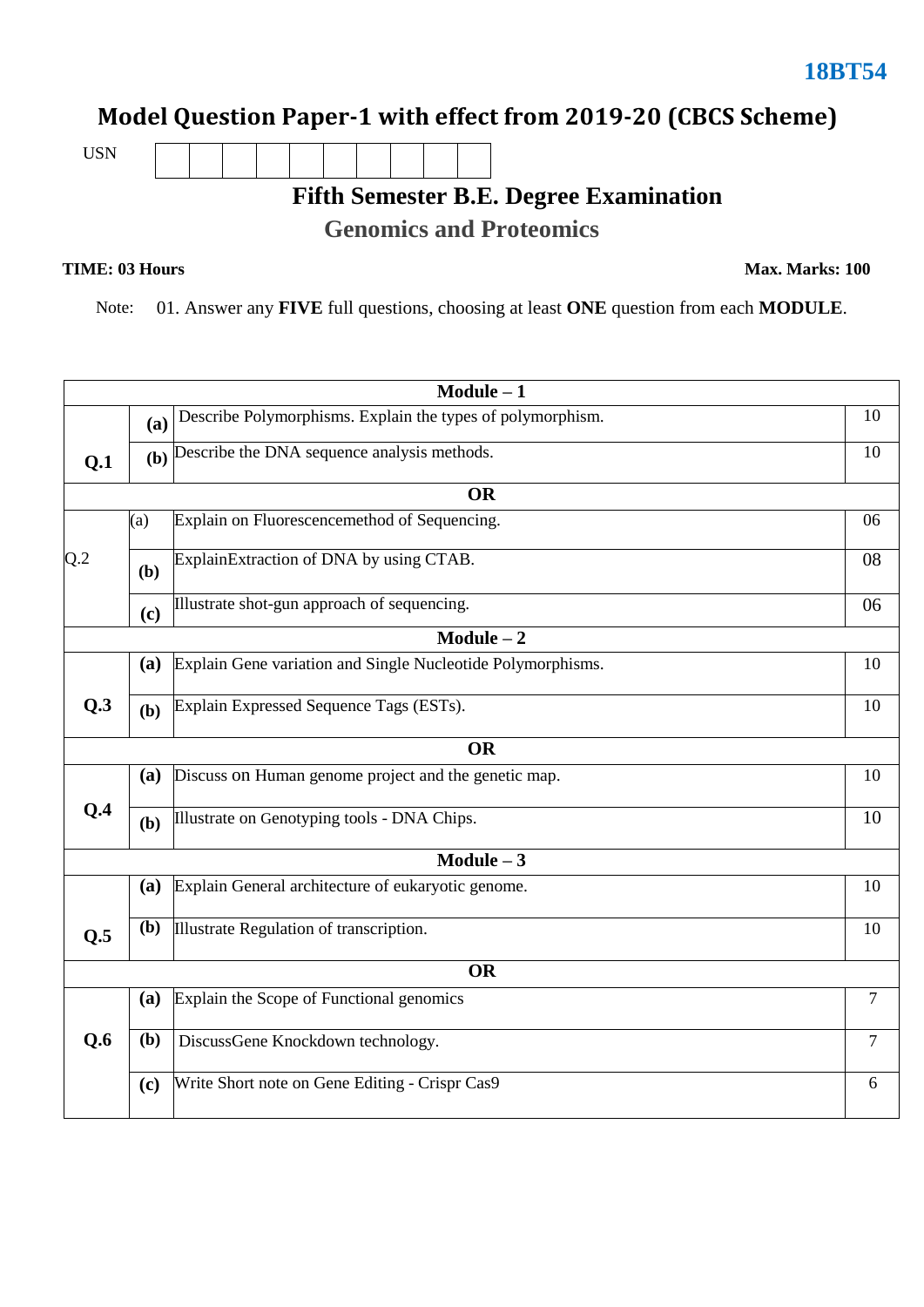|      |            | $Module - 4$                                                                  |    |
|------|------------|-------------------------------------------------------------------------------|----|
|      | (a)        | Discuss in Detail on Molecular markers - RFLP, RAPD                           | 10 |
| Q.7  | (b)        | Briefly describe Methods of molecular mapping.                                | 10 |
|      |            | <b>OR</b>                                                                     |    |
|      | <b>(a)</b> | List and explain on CAPS, microsatellites and SNPs.                           | 8  |
| Q.8  | (b)        | Describe with anMicro-array in functional genomics.                           | 8  |
|      | (c)        | Discuss in detail Telomerase as molecular markers.                            | 4  |
|      |            | Module $-5$                                                                   |    |
|      | (a)        | What is the role of Two-dimensional PAGE in proteome analysis? Explain.       | 10 |
| Q.9  | (b)        | Explain Mass-spec based analysis of protein expression                        | 10 |
|      |            | <b>OR</b>                                                                     |    |
|      | (a)        | How does Edman protein microsequencing works?                                 | 6  |
| Q.10 | (b)        | Explain Detection of proteins on SDS gels.                                    | 8  |
|      | (c)        | Explain Applications of proteome analysis to drug development and toxicology. | 6  |
|      |            | **********************************                                            |    |

| Table showing the Bloom's Taxonomy Level, Course Outcome and Programme<br><b>Outcome</b> |              |                                           |                                 |                          |  |
|------------------------------------------------------------------------------------------|--------------|-------------------------------------------|---------------------------------|--------------------------|--|
| <b>Question</b>                                                                          |              | <b>Bloom's Taxonomy</b><br>Level attached | <b>Course</b><br><b>Outcome</b> | <b>Programme Outcome</b> |  |
| Q.1                                                                                      | (a)          | L2                                        | CO1                             | PO12                     |  |
|                                                                                          | (b)          | L2                                        | CO1                             | PO12                     |  |
| Q <sub>.2</sub>                                                                          | (a)          | L1                                        | CO1                             | PO12                     |  |
|                                                                                          | (b)          | L1                                        | $\overline{CO1}$                | P <sub>012</sub>         |  |
|                                                                                          | (c)          | L2                                        | CO1                             | PO12                     |  |
| Q.3                                                                                      | (a)          | L2                                        | CO1                             | <b>PO10</b>              |  |
|                                                                                          | (b)          | L2                                        | CO1                             | PO10                     |  |
| Q.4                                                                                      | (a)          | L2                                        | CO1                             | <b>PO10</b>              |  |
|                                                                                          | (b)          | $\overline{L1}$                           | $\overline{CO1}$                | PO10                     |  |
| Q.5                                                                                      | (a)          | L1                                        | CO1                             | <b>PO10</b>              |  |
|                                                                                          | (b)          | L2                                        | CO1                             | PO10                     |  |
| Q.6                                                                                      | (a)          | L <sub>3</sub>                            | CO1                             | <b>PO10</b>              |  |
|                                                                                          | (b)          | L1                                        | CO1                             | <b>PO10</b>              |  |
|                                                                                          | $\mathbf{C}$ | L1                                        | CO <sub>1</sub>                 |                          |  |
| Q.7                                                                                      | (a)          | L1                                        | CO <sub>3</sub>                 | PO <sub>9</sub>          |  |
|                                                                                          | (b)          | $\mathop{\rm L{1}}$                       | CO <sub>2</sub>                 | <b>PO11</b>              |  |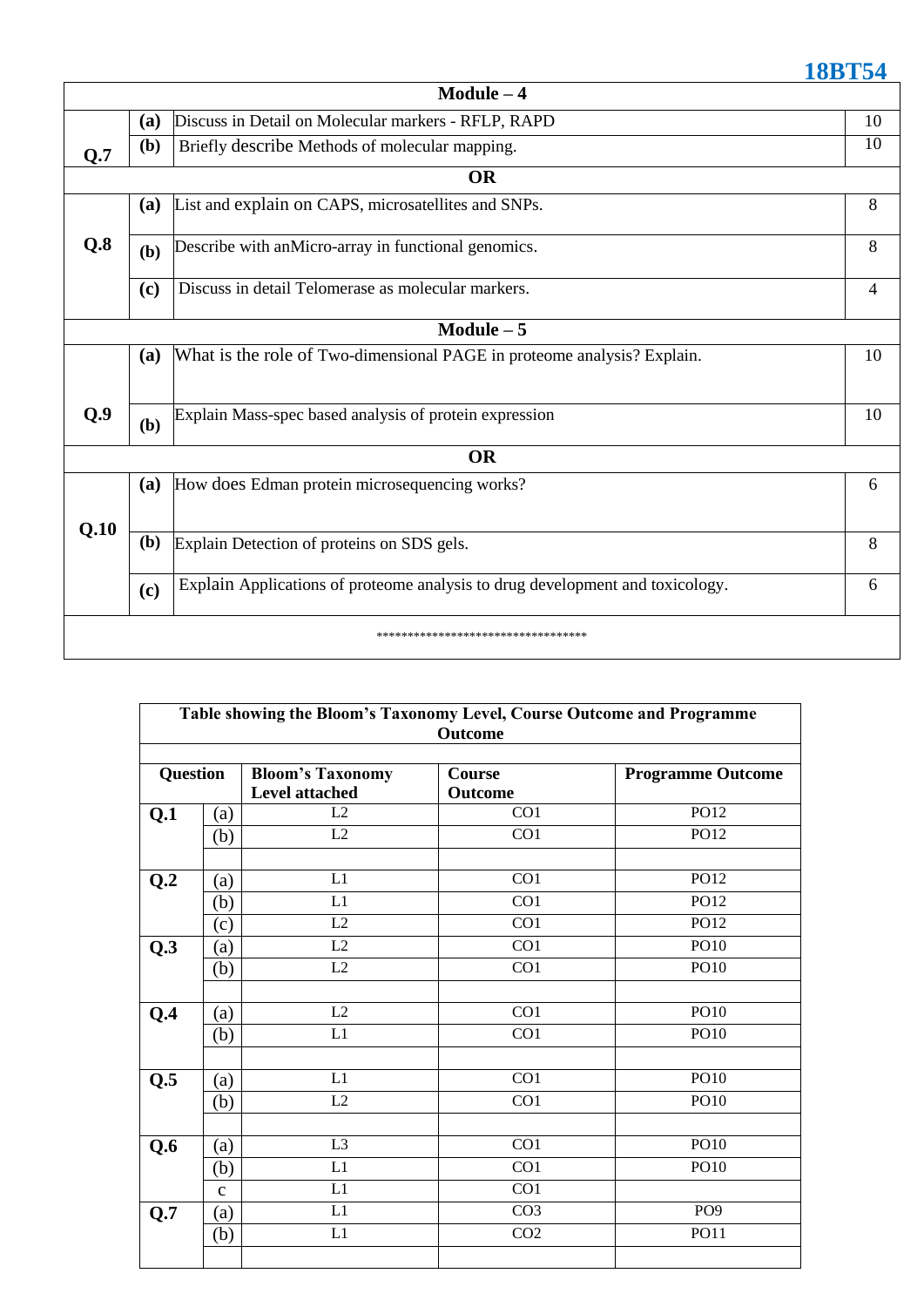| Q.8             | (a)                        | L1                                | CO <sub>3</sub>                     | PO <sub>9</sub>                   |
|-----------------|----------------------------|-----------------------------------|-------------------------------------|-----------------------------------|
|                 | (b)                        | L2                                | CO <sub>2</sub>                     | <b>PO11</b>                       |
|                 | $\left( c\right)$          | L1                                | CO <sub>3</sub>                     | PO <sub>9</sub>                   |
| Q.9             | $\left( a\right)$          | L1                                | CO <sub>4</sub>                     | PO <sub>8</sub>                   |
|                 | (b)                        | L1                                | CO <sub>4</sub>                     | PO <sub>8</sub>                   |
|                 |                            |                                   |                                     |                                   |
| Q.10            | $\left( a\right)$          | L <sub>3</sub>                    | CO <sub>4</sub>                     | PO <sub>8</sub>                   |
|                 | (b)                        | L2                                | CO <sub>4</sub>                     | PO <sub>8</sub>                   |
|                 | $\left( \mathrm{c}\right)$ | L1                                | CO <sub>4</sub>                     | PO <sub>8</sub>                   |
|                 |                            |                                   |                                     |                                   |
|                 |                            |                                   | Lower order thinking skills         |                                   |
| Bloom's         |                            | Remembering                       | Understanding                       | Applying (Application):           |
| <b>Taxonomy</b> |                            | (knowledge): $\square_1$          | Comprehension)                      | $\Box$ 3                          |
| <b>Levels</b>   |                            |                                   | $:\square_2$                        |                                   |
|                 |                            |                                   | <b>Higher order thinking skills</b> |                                   |
|                 |                            | Analyzing (Analysis): $\square_4$ | Valuating (Evaluation): $\square_5$ | Creating (Synthesis): $\square_6$ |



## **Model Question Paper-1 with effect from 2019-20 (CBCS Scheme)**

USN

**Fifth Semester B.E. Degree Examination** 

## **Genomics and Proteomics**

**TIME: 03 Hours Max. Marks: 100**

Note: 01. Answer any **FIVE** full questions, choosing at least **ONE** question from each **MODULE**.

|     | $Module - 1$                                                                                                                      |    |  |  |
|-----|-----------------------------------------------------------------------------------------------------------------------------------|----|--|--|
|     | (a) Give a brief note on the databases and tools used for Genome studies                                                          | 06 |  |  |
| Q.1 | Explain Sanger's dideoxy method for DNA sequencing<br>(b)                                                                         | 08 |  |  |
|     | (c) Define polymorphism. Explain different types of polymorphism.                                                                 | 06 |  |  |
|     | OR                                                                                                                                |    |  |  |
|     | (a) Explain the methods of preparation of Genomic DNA for Sequencing                                                              | 06 |  |  |
| Q.2 | Explain with principle any one method of Next generation sequencing(NGS)<br>(b)                                                   | 08 |  |  |
|     | Elucidate the relationship between genes and proteins<br>(c)                                                                      | 06 |  |  |
|     | $Module - 2$                                                                                                                      |    |  |  |
| Q.3 | What are SNPs? What are various methods used for detection of SNPs? Explain any one<br>(a)<br>method in detail with figure        | 10 |  |  |
|     | Write short note on Gene-disease association and DNA chip<br>(b)                                                                  | 10 |  |  |
|     | OR                                                                                                                                |    |  |  |
|     | Write about expressed sequenced tags(EST's) in genomics. How it is to be analyzed by<br><b>(a)</b><br>using Bioinformatics tools. | 10 |  |  |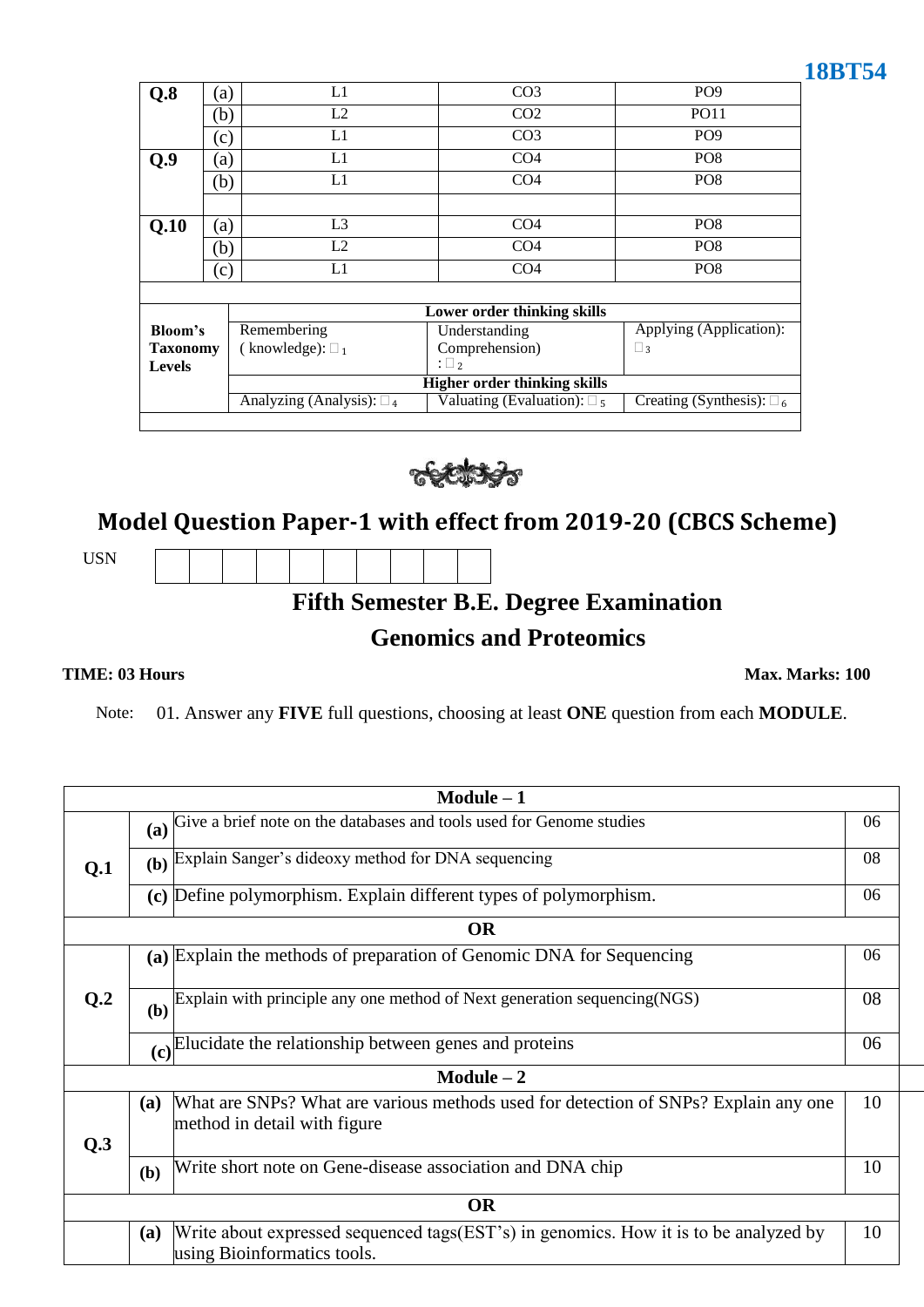| Q <sub>4</sub> |              |                                                                                       |    |
|----------------|--------------|---------------------------------------------------------------------------------------|----|
|                | (b)          | Discuss in detail Human genome project                                                | 10 |
|                |              | Module $-3$                                                                           |    |
|                | (a)          | Explain different features of "C value Paradox"                                       | 10 |
| Q.5            | ( <b>b</b> ) | Discuss the role of transcription factors in regulation of eukaryotic gene expression | 10 |
|                |              | <b>OR</b>                                                                             |    |
|                | (a)          | What are Genome editing? Write a note on CRISPR-Cas9                                  | 10 |
| Q.6            | ( <b>b</b> ) | Explain the organization of genome within mitochondrial and chloroplast.              | 10 |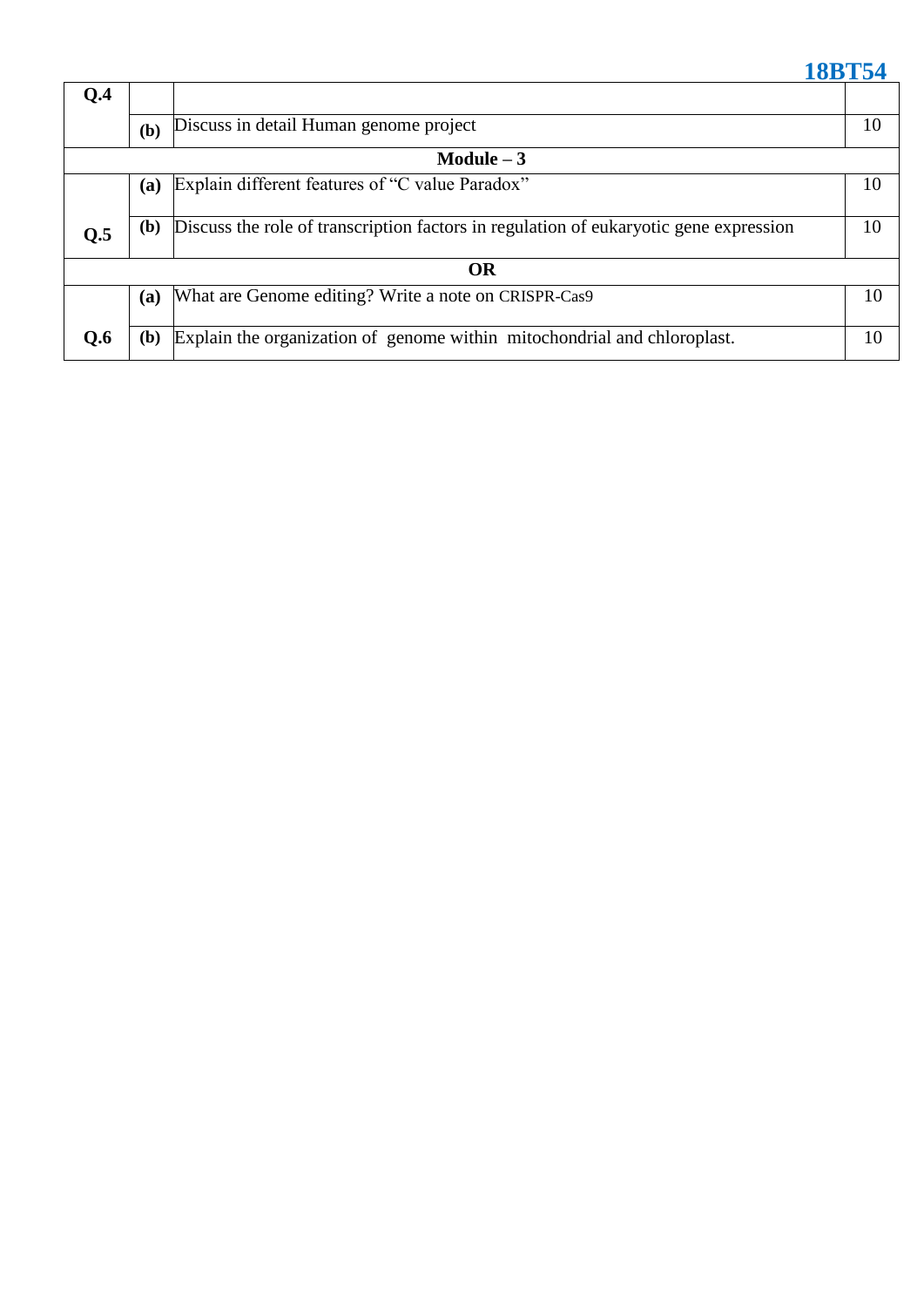|      |             | $Module - 4$                                                                                                            |    |  |  |  |  |
|------|-------------|-------------------------------------------------------------------------------------------------------------------------|----|--|--|--|--|
| Q.7  | (a)         | What are genetic and physical maps in genome mapping? Explain how RFLP can be used<br>as a molecular marker in mapping. | 10 |  |  |  |  |
|      | (b)         | Describe the differential display RT-PCR                                                                                | 10 |  |  |  |  |
|      |             | <b>OR</b>                                                                                                               |    |  |  |  |  |
|      | (a)         | Describe FISH as a means of physical mapping approach                                                                   | 10 |  |  |  |  |
| Q.8  | (b)         | Explain T-DNA and transposon tagging in identification of new genes                                                     | 10 |  |  |  |  |
|      | Module $-5$ |                                                                                                                         |    |  |  |  |  |
|      | (a)         | Describe the general techniques of protein isolation and purification                                                   | 10 |  |  |  |  |
| Q.9  | (b)         | Explain in detail two hybrid interaction screens                                                                        | 10 |  |  |  |  |
|      |             | <b>OR</b>                                                                                                               |    |  |  |  |  |
|      | (a)         | Explain the principle, procedure $\&$ application of Mass Spectroscopy in proteomics                                    | 10 |  |  |  |  |
| Q.10 | (b)         | Explain 2D SDS-PAGE                                                                                                     | 10 |  |  |  |  |
|      |             | ***********************************                                                                                     |    |  |  |  |  |

| Table showing the Bloom's Taxonomy Level, Course Outcome and Programme<br><b>Outcome</b> |                   |                                                  |                                           |                                  |  |
|------------------------------------------------------------------------------------------|-------------------|--------------------------------------------------|-------------------------------------------|----------------------------------|--|
| <b>Question</b>                                                                          |                   | <b>Bloom's Taxonomy</b><br><b>Level attached</b> | Course<br>Outcome                         | <b>Programme Outcome</b>         |  |
| Q.1                                                                                      | $\left( a\right)$ | L2                                               | CO1                                       | PO <sub>1</sub>                  |  |
|                                                                                          | (b)               | L <sub>3</sub>                                   | CO <sub>1</sub>                           | PO <sub>1</sub>                  |  |
|                                                                                          | (c)               | L2                                               | CO <sub>1</sub>                           | PO <sub>1</sub>                  |  |
| Q.2                                                                                      | (a)               | L2                                               | $\overline{CO1}$                          | PO1                              |  |
|                                                                                          | (b)               | L <sub>3</sub>                                   | CO1                                       | PO1                              |  |
|                                                                                          | (c)               | $\overline{L2}$                                  | $\overline{CO1}$                          | $\overline{PO1}$                 |  |
| Q.3                                                                                      | (a)               | L2                                               | CO <sub>2</sub>                           | PO <sub>1</sub>                  |  |
|                                                                                          | (b)               | L <sub>3</sub>                                   | $\overline{CO2}$                          | $\overline{PO1}$                 |  |
| Q.4                                                                                      | (a)               | L2                                               | CO <sub>2</sub>                           | PO <sub>1</sub>                  |  |
|                                                                                          | (b)               | L <sub>3</sub>                                   | $\overline{CO2}$                          | PO1                              |  |
| Q.5                                                                                      | (a)               | L2                                               | CO <sub>3</sub>                           | PO <sub>1</sub>                  |  |
|                                                                                          | (b)               | L2                                               | CO <sub>3</sub>                           | PO <sub>1</sub>                  |  |
| Q.6                                                                                      | (a)               | $\overline{L2}$                                  | CO <sub>3</sub>                           | PO1                              |  |
|                                                                                          | (b)               | L2                                               | CO <sub>3</sub>                           | PO <sub>1</sub>                  |  |
| Q.7                                                                                      | (a)               | $\overline{L3}$                                  | CO <sub>3</sub>                           | $\overline{PO7}$                 |  |
|                                                                                          | (b)               | L <sub>3</sub>                                   | CO                                        | PO <sub>5</sub>                  |  |
| Q.8                                                                                      | (a)               | $\overline{L3}$                                  | CO                                        | $\overline{PO5}$                 |  |
|                                                                                          | (b)               | L <sub>3</sub>                                   | CO                                        | PO <sub>1</sub>                  |  |
| Q.9                                                                                      | (a)               | L2                                               | CO <sub>5</sub>                           | PO <sub>3</sub>                  |  |
|                                                                                          | (b)               | $\overline{L3}$                                  | CO <sub>5</sub>                           | PO3                              |  |
| Q.10                                                                                     | (a)               | L2                                               | CO <sub>5</sub>                           | PO <sub>5</sub>                  |  |
|                                                                                          | (b)               | $\overline{L3}$                                  | $\overline{CO5}$                          | PO <sub>5</sub>                  |  |
|                                                                                          |                   |                                                  |                                           |                                  |  |
|                                                                                          |                   |                                                  | <b>Lower order thinking skills</b>        |                                  |  |
| Bloom's<br><b>Taxonomy</b>                                                               |                   | Remembering<br>(knowledge): $L_1$                | Understanding<br>Comprehension)<br>$:L_2$ | Applying (Application):<br>$L_3$ |  |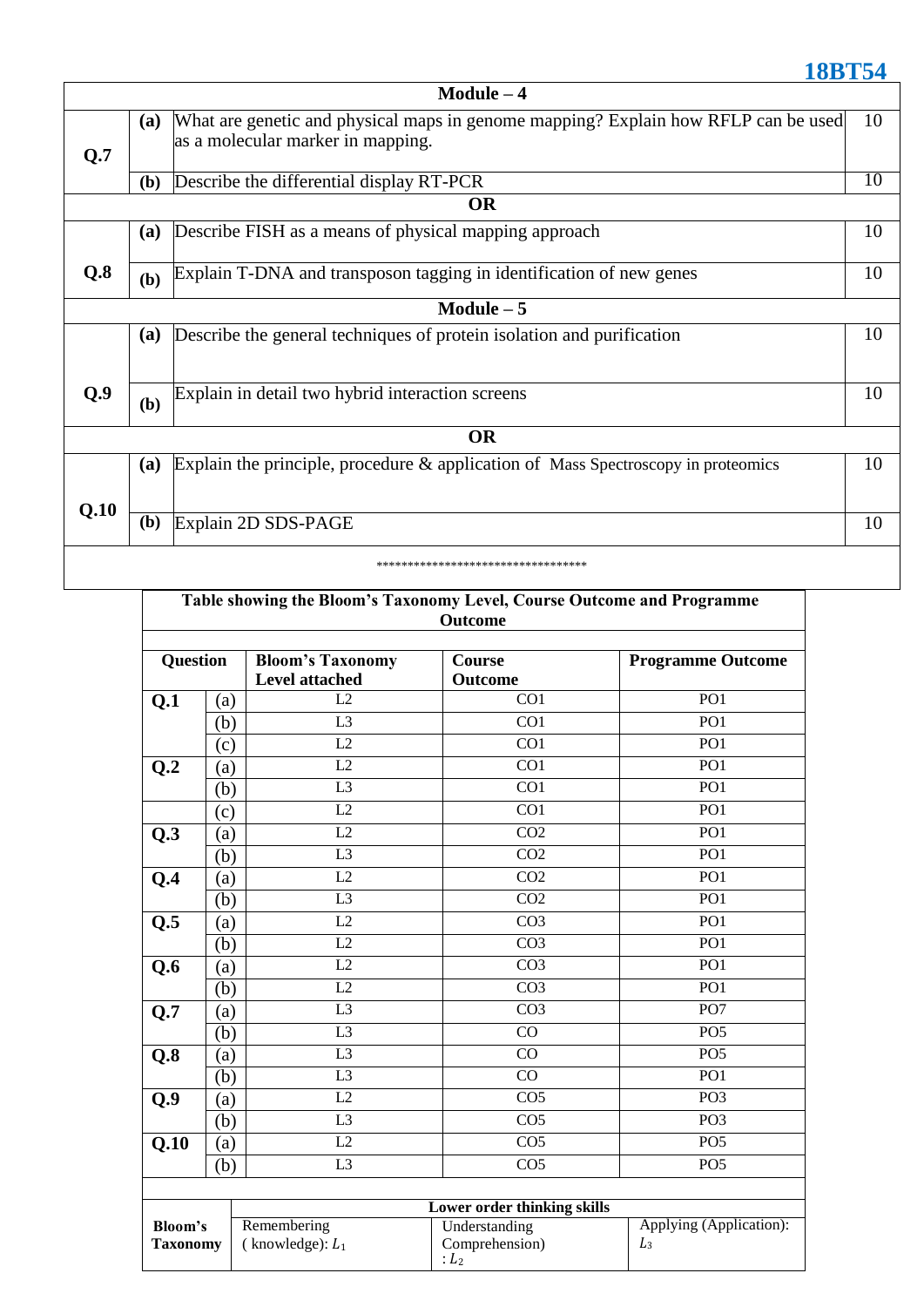| ٠ | O<br>$\bullet$ $\bullet$ | 1 M 1 |  |  |
|---|--------------------------|-------|--|--|
|   |                          |       |  |  |

## **Model Question Paper-1 with effect from 2019-20 (CBCS Scheme)**

USN

# **Fifth Semester B.E. Degree Examination**

**Genomics and Proteomics**

### **TIME: 03 Hours Max. Marks: 100**

Note: 01. Answer any **FIVE** full questions, choosing at least **ONE** question from each **MODULE**.

|                |              | $Module - 1$                                                                                                  |    |
|----------------|--------------|---------------------------------------------------------------------------------------------------------------|----|
|                |              | (a) What is polymorphism? Explain different type of polymorphisms with suitable examples.                     | 8  |
| Q.1            |              | (b) Explain Sanger dideoxy method of DNA sequencing in comparison with fluorescence method<br>DNA sequencing. | 6  |
|                |              | (c) Summarize on genome project on E.coli genome project and its databases.                                   | 6  |
|                |              | <b>OR</b>                                                                                                     |    |
|                | <b>(a)</b>   | What is NGS? Explain Illumina NGS method of sequencing                                                        | 08 |
| Q <sub>0</sub> | (b)          | Discuss in detail Ion torrent method sequencing, Add a note on its benefits and its limitation                | 06 |
|                | (c)          | Explain shot gun approach of DNA sequencing method                                                            | 06 |
|                |              | $Module - 2$                                                                                                  |    |
|                | (a)          | Explain specific goal, sequencing strategies, mapping strategies and application of HGP                       | 08 |
| Q.3            | $\mathbf{b}$ | Summarize on genome project on E.coli genome project and its databases.                                       | 06 |
|                | (c)          | Write a note on rice genome project                                                                           | 06 |
|                |              | <b>OR</b>                                                                                                     |    |
|                | (a)          | What are ESTs? Explain the constructions and applications of ESTs.                                            | 06 |
| Q.4            | (b)          | Explain specific goals of functional genomics with reference to C.elegans as a model system                   | 06 |
|                | (c)          | Describe the steps involved in DNA chip technology with interpretation of results.                            | 08 |
|                |              | Module $-3$                                                                                                   |    |
|                | (a)          | Discuss in detail about mechanism of RNA silencing and its application.                                       | 08 |
| Q.5            | (b)          | Describe the genome organization with in mitochondria                                                         | 06 |
|                | (c)          | Explain C-value of genome                                                                                     | 06 |
|                |              | <b>OR</b>                                                                                                     |    |
|                | (a)          | Discuss in detail about General architecture of eukaryotic genome                                             | 08 |
| Q.6            | (b)          | Illustrate on Gene Editing -Crispr Cas9                                                                       | 08 |
|                | (c)          | Write a short note on transcription factor                                                                    | 04 |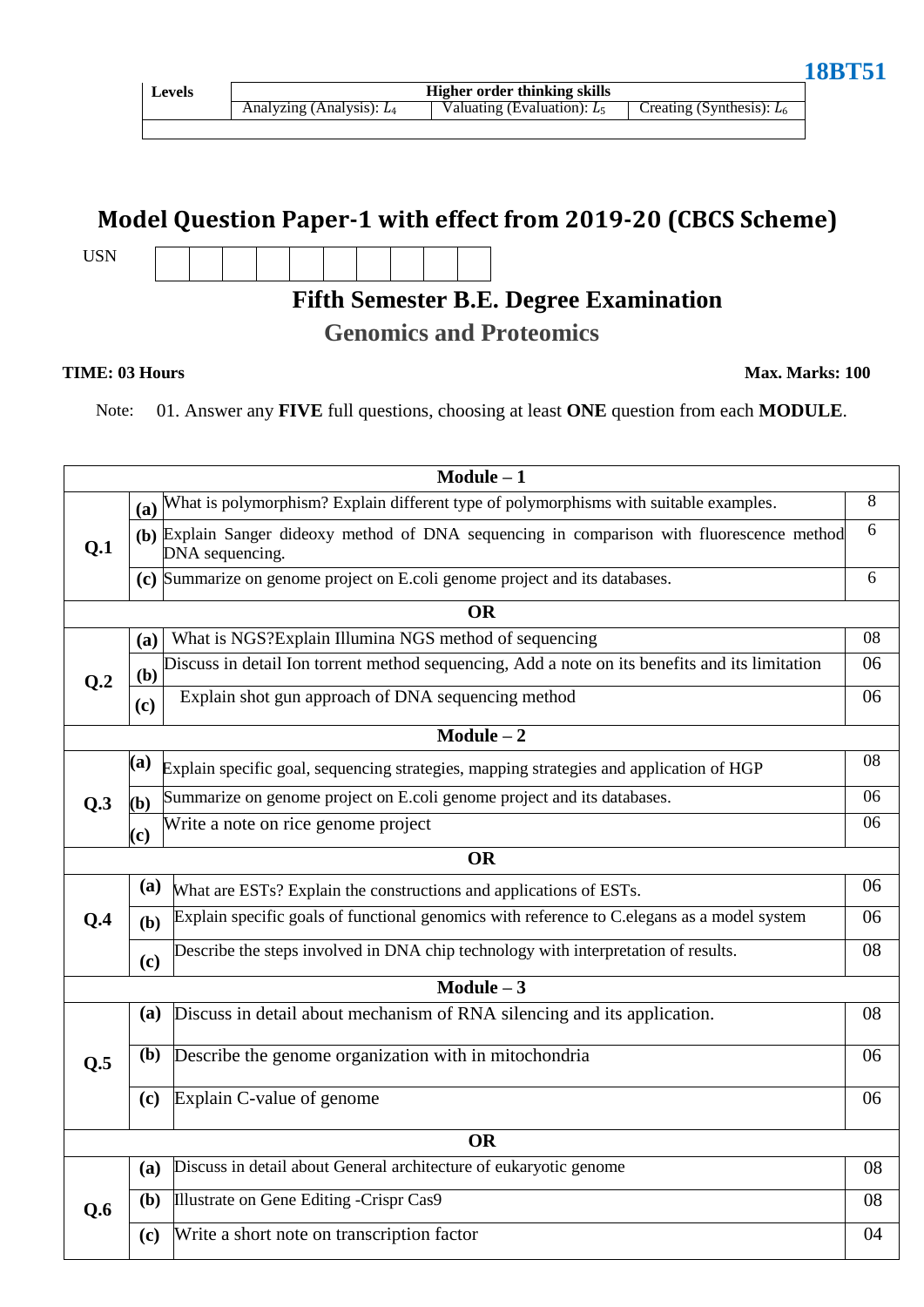|                                     | Module $-4$  |                                                                                          |    |  |  |  |
|-------------------------------------|--------------|------------------------------------------------------------------------------------------|----|--|--|--|
|                                     | (a)          | What are molecular markers? Explain RFLP and RAPD with suitable examples                 | 08 |  |  |  |
| Q.7                                 | (b)          | Describe the methods of detection of SNPs.                                               | 06 |  |  |  |
|                                     | (c)          | Explain working principles of FISH a physical map and its application.                   | 06 |  |  |  |
|                                     |              | <b>OR</b>                                                                                |    |  |  |  |
|                                     | (a)          | Explain telomerase as a molecular marker.                                                | 08 |  |  |  |
| Q.8                                 | (b)          | Explain the steps involved in SCAR marker preparation as a tool in molecular mapping.    | 06 |  |  |  |
|                                     | (c)          | Write an explanatory note on AFLP and its advantage and disadvantage.                    | 06 |  |  |  |
|                                     |              | Module $-5$                                                                              |    |  |  |  |
|                                     | (a)          | Summarize important method protein isolation, quantification and purification in detail. | 10 |  |  |  |
| Q.9                                 | (b)          | Explain in detail about 2D gel electrophoresis techniques                                | 10 |  |  |  |
|                                     |              | <b>OR</b>                                                                                |    |  |  |  |
|                                     | (a)          | Experiment on yeast two hybrid screening to study protein-protein interaction.           | 10 |  |  |  |
| Q.10                                | ( <b>b</b> ) | Explain the principles, Instrumentation and application of MALDI-TOF                     | 10 |  |  |  |
| *********************************** |              |                                                                                          |    |  |  |  |